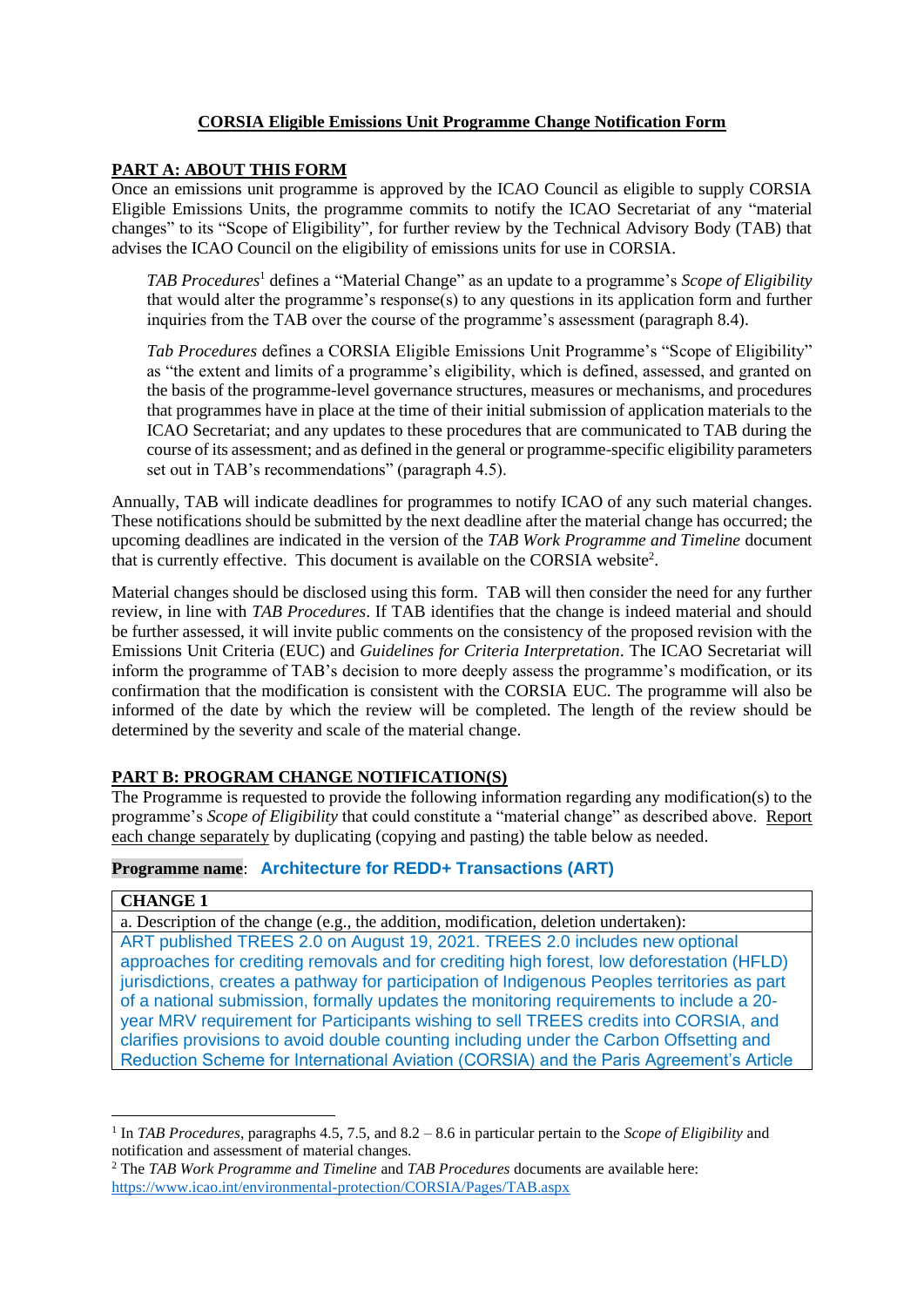6.2 in addition to clarifying situations in which credits issued for use in domestic compliance markets may not be considered double issued with TREES credits.

b. Rationale for the change:

The expansion of TREES 2.0 creates opportunities and incentives for inclusive, largescale climate solutions from the forest sector that are needed to help achieve the goals of the Paris Agreement, notably crediting not only for reduced deforestation, but also for restoration of forest landscapes and protection of intact forests. The updates and clarifications are to enhance integrity of results.

c. Where the change is reflected in the Programme's documentation or other resource(s)<sup>3</sup>: The changes in TREES 2.0 are reflected in the published version of the [TREES 2.0](https://www.artredd.org/wp-content/uploads/2021/08/TREES-2.0-August-2021-Clean.pdf)  [Standard](https://www.artredd.org/wp-content/uploads/2021/08/TREES-2.0-August-2021-Clean.pdf) in addition to in the [Summary of Changes](https://www.artredd.org/wp-content/uploads/2021/08/Summary-of-Changes-TREES-2.0-August-2021.pdf) document and [Statement of Reasons.](https://www.artredd.org/wp-content/uploads/2021/08/TREES-2.0-Statement-of-Reasons-August-2021.pdf)

d. Information originally submitted to and assessed by TAB that would be altered as a result of this change (copy and paste in the field below); including any and all relevant descriptions or explanations provided by the Programme in its Application Form and accompanying materials and/or in response to any further inquiries from TAB during the course of the assessment(s) that informed TAB recommendations on the Programme's current eligibility:

Crediting for HFLD and Removals (each described in more detail in Change 2 and 3 below) In our original response to section 3.1 *Clear methodologies and protocols and their development process,* we indicated that ART's Standard, The REDD+ Environmental Excellence Standard (TREES) establishes ART's requirements for the quantification, monitoring, and reporting of greenhouse gas (GHG) emission reductions (ERs) from activities that reduce deforestation and degradation.

TREES 2.0 now also includes an optional approach to quantify emission reductions from the protection of intact forests from jurisdictions that qualify as High Forest, Low Deforestation (HFLD) as well as an optional approach to quantify jurisdictional removals from the conversion of non-forest to forest from forest restoration and the establishment of new forests. HFLD may optionally claim removals from forest that would have been lost in the absence of the REDD+ program.

We further update section 3.1 to note that the new crediting approaches in TREES 2.0 were developed with input from two expert committees: the HFLD Committee and the Removals Committee. In addition, the ART Secretariat commissioned a study to evaluate options for Indigenous Peoples participation, and also worked with a statistics expert to develop an updated approach for uncertainty. The ART Secretariat published the draft REDD+ Environmental Excellence Standard (TREES) version 2.0 for stakeholder consultation for 60 days between February 1 and April 2, 2021 and accepted late submissions through April 7. The Secretariat received 26 formal submissions totalling 293 individual comments.

The ART Secretariat held an additional public stakeholder consultation period for a revised draft version of the High-Forest, Low-Deforestation (HFLD) crediting approach for Version 2.0 of TREES. The additional consultation period extended from May 24, 2021 to June 23, 2021 with late submissions accepted through July 7. The ART Secretariat received 8 formal submissions totaling 82 individual comments. TREES 2.0 was published on the ART website on August 19, 2021 along with all stakeholder submissions, responses to all individual comments and a Statement of Reasons to explain why decisions were taken by the Board.

<sup>&</sup>lt;sup>3</sup> If documents or resources evidencing the change are not publicly available, please include this information in an attachment to this form and clearly identify any business-confidential information.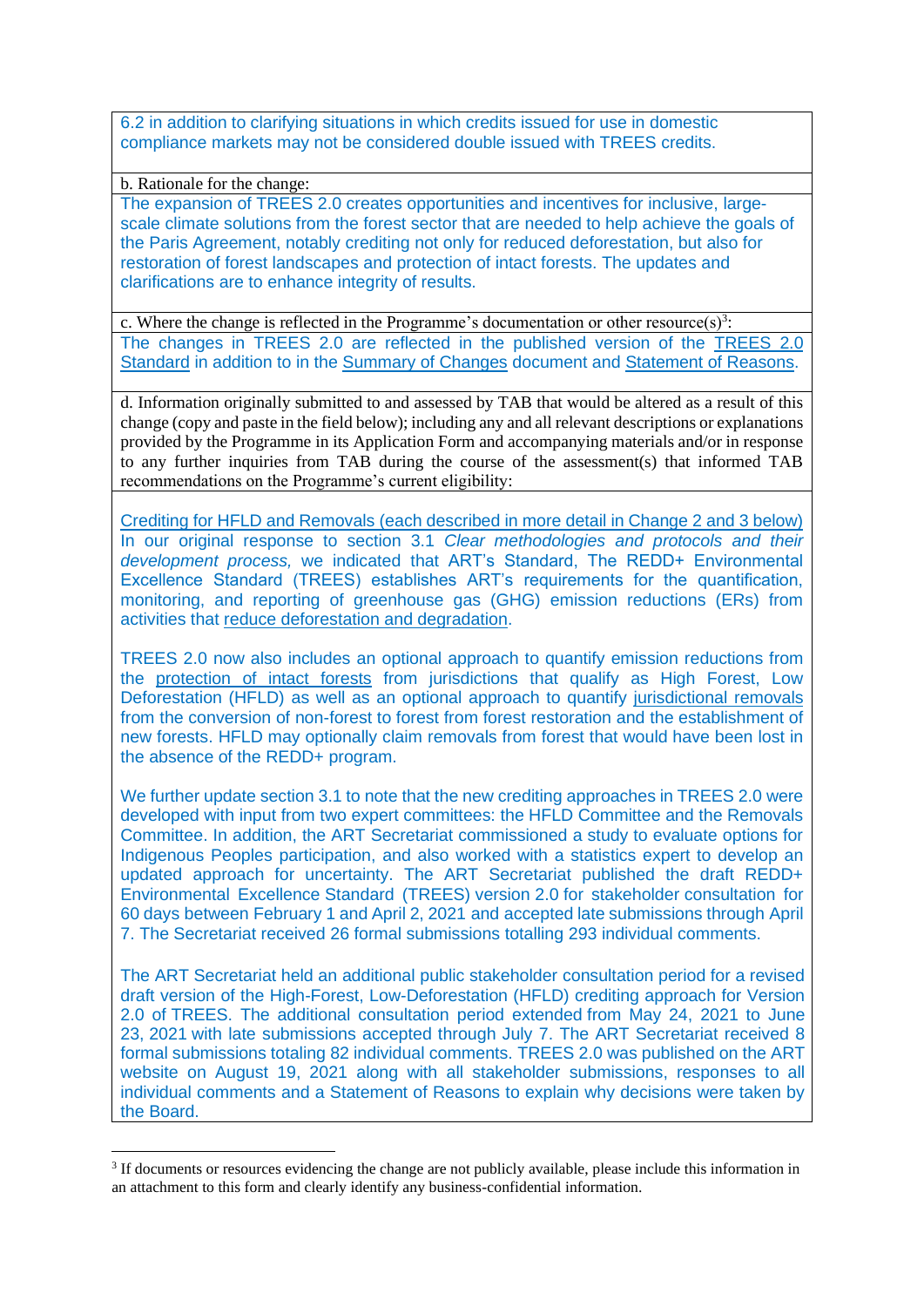Indigenous Peoples

In section 3.2 *Scope Considerations*, our original application stated that ART is designed to credit emission reductions from jurisdictional REDD+ activities only at the national level or at the subnational level no more than one level down from national level provided certain eligibility requirements are met. This includes that when a subnational accounting area is registered by a national government, the minimum scale requirement from one or more subnational accounting areas is 2.5 million hectares of forest.

With the approval of recognized Indigenous Peoples territories as discrete subnational accounting areas in TREES 2.0, we would update our response to indicate that where a subnational accounting area is registered by a national government:

- **O** The boundaries of the subnational accounting area shall correspond with the entire area of one or several administrative jurisdictions no more than one administrative level down from national level and/or one or several recognized Indigenous territories; AND
- The included jurisdiction(s) and/or recognized Indigenous territory(ies) do not need to be contiguous; AND
- Aggregation of jurisdictions and/or recognized Indigenous territories must be conducted in line with the safeguards in TREES Section 12.

All other eligibility requirements remain the same.

#### 20-year MRV for CORSIA Eligibility

In order to align with long-term MRV requirements under the CORSIA, TREES 2.0 includes a requirement for Participants wishing to have credits deemed eligible for CORSIA to monitor, report and verify under TREES for a minimum of four, five-year crediting periods (20 years). This requirement was formally incorporated into TREES 2.0 based on official Board approved, published Guidance).

In ART's May 2020 written clarifications to the ICAO TAB, in response to question 4.4 "*Does*  the programme currently have a draft version of the planned updates to all relevant *procedures that require and facilitate a minimum 20-year crediting period for jurisdictional programmes that wish to be CORSIA-eligible*?" we responded that ART has developed a Guidance document ("ICAO Eligibility Guidance"), to be approved by the ART Board via Board Resolution at the June 25<sup>th</sup> Board meeting, which establishes a requirement for any ART jurisdictional REDD+ programs that wish to be CORSIA eligible to agree to monitoring, reporting and verification for four (five-year) crediting periods – totalling 20 years. Specifically, TREES Section 6.2 Monitoring and Reporting Frequency, will be updated to add the following language: "*For Participants that wish to have credits deemed eligible for ICAO's Carbon Offsetting Scheme for International Aviation (CORSIA), TREES requires that the Participant agree to monitor, report and verify under TREES for a minimum of four five-year crediting periods (20 years).* 

*Subnational Participants who shift to be included in national level reporting at the end of 2030 do not need to report separately as long as the national government continues to report under TREES. If the national government chooses not to join ART by the end of 2030 or leaves ART at any time prior to the end of the Subnational Participant's 20-years, the Subnational Participant will be required to continue monitoring, reporting and verifying under TREES for the remainder of its 20-year period*."

The ICAO Eligibility Guidance was approved by the ART Board at the June 25, 2020 Board meeting and posted on the ART website. The requirement, as detailed above, is included in TREES 2.0 section 6.2 Monitoring and Reporting Frequency.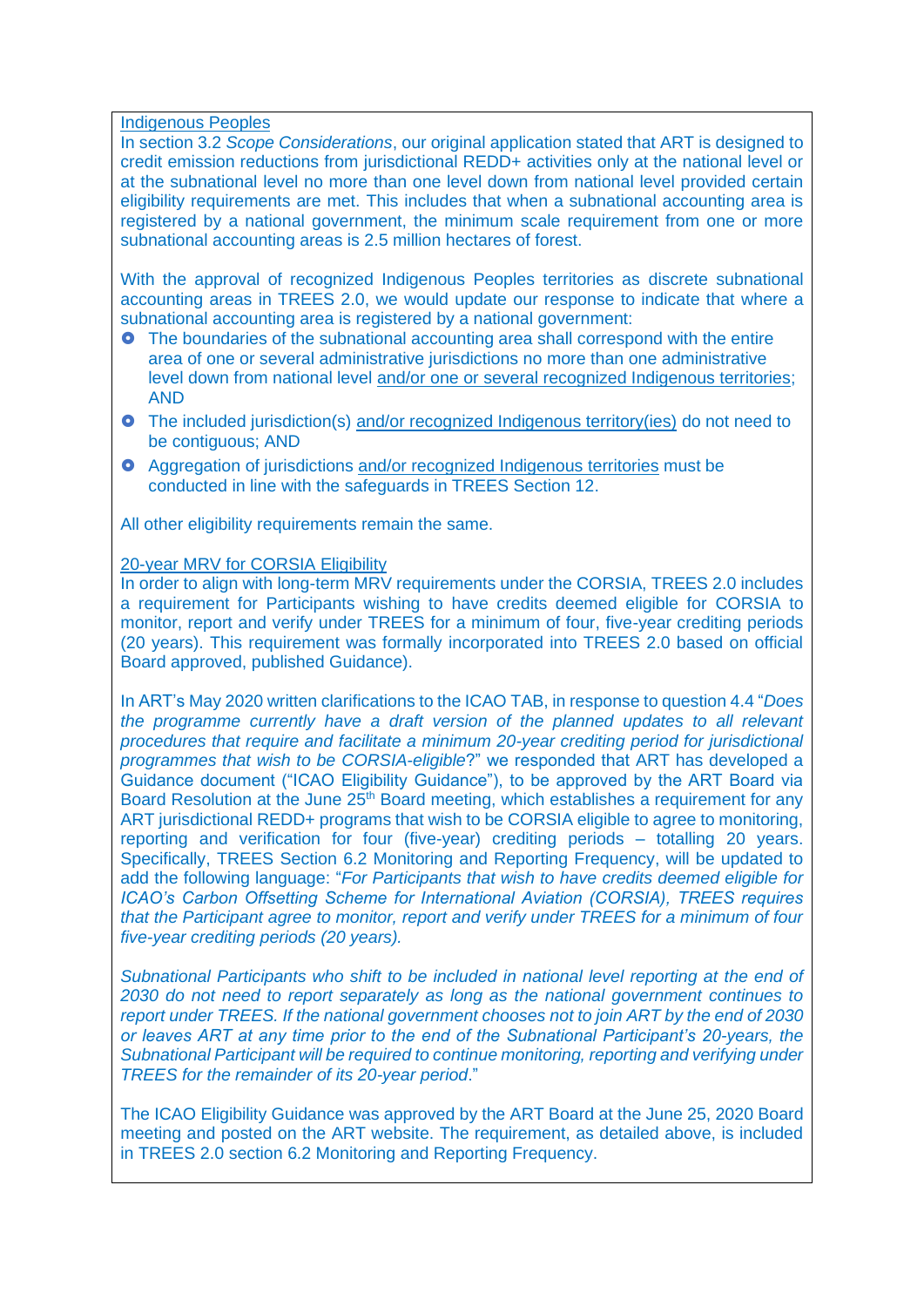Avoidance of Double Counting

TREES 2.0 was updated to clarify requirements for avoiding double counting. A new annex was added with specific requirements to avoid double counting with the CORSIA. These changes are detailed in Change 4 below.

e. How the information in "d." would be revised and submitted to any future (re-)assessment process, by updating the information in "d." to reflect any / all modifications to the Programme's original information that result from the change:

Unless otherwise required by ICAO, ART intends this document to reference the updates to our application. We would be happy to answer any additional questions ICAO may have.

**CHANGE 2**

a. Description of the change (e.g., the addition, modification, deletion undertaken): TREES 2.0 includes a new optional approach for crediting removals at the jurisdictional scale.

b. Rationale for the change:

The expansion of TREES 2.0 creates opportunities and incentives for inclusive, largescale climate solutions from the forest sector that are needed to help achieve the goals of the Paris Agreement, notably crediting not only for reduced deforestation, but also for restoration of forest landscapes and protection of intact forests.

c. Where the change is reflected in the Programme's documentation or other resource(s)<sup>4</sup>: The changes in TREES 2.0 are reflected in the published version of the [TREES 2.0](https://www.artredd.org/wp-content/uploads/2021/08/TREES-2.0-August-2021-Clean.pdf)  [Standard](https://www.artredd.org/wp-content/uploads/2021/08/TREES-2.0-August-2021-Clean.pdf) in addition to in the [Summary of Changes](https://www.artredd.org/wp-content/uploads/2021/08/Summary-of-Changes-TREES-2.0-August-2021.pdf) document and [Statement of Reasons.](https://www.artredd.org/wp-content/uploads/2021/08/TREES-2.0-Statement-of-Reasons-August-2021.pdf)

d. Information originally submitted to and assessed by TAB that would be altered as a result of this change (copy and paste in the field below); including any and all relevant descriptions or explanations provided by the Programme in its Application Form and accompanying materials and/or in response to any further inquiries from TAB during the course of the assessment(s) that informed TAB recommendations on the Programme's current eligibility:

In section 3.2 *Scope Considerations*, we would add that TREES 2.0 requires that to be eligible to credit for removals, Participants must demonstrate that emissions from deforestation and degradation have been reduced below the TREES Crediting Level during the same year.

In section 4.1 *Are Additional*, we indicated in our original application that TREES applies a performance-based approach whereby only emissions achieved below a historical reference-level baseline (i.e., the TREE Crediting Level) will be eligible for crediting. In this way, additionality is ensured by issuing only ERs that are below the TREES Crediting Level.

Now that TREES 2.0 includes crediting for removals, the additionality is defined in TREES section 3.3: Additionality for participants using the TREES Crediting Level and the TREES Removals Crediting Level uses a performance-based approach in that only emissions achieved below a conservative historical crediting level and removals achieved any year above a historical crediting level will be eligible for crediting. In this way, additionality will be ensured by issuing only TREES credits that are below historical forest emissions and in excess of historical removals. Only reported emission reductions and removals that are verifiably better than the TREES Crediting Level will be eligible for receiving TREES credits.

<sup>&</sup>lt;sup>4</sup> If documents or resources evidencing the change are not publicly available, please include this information in an attachment to this form and clearly identify any business-confidential information.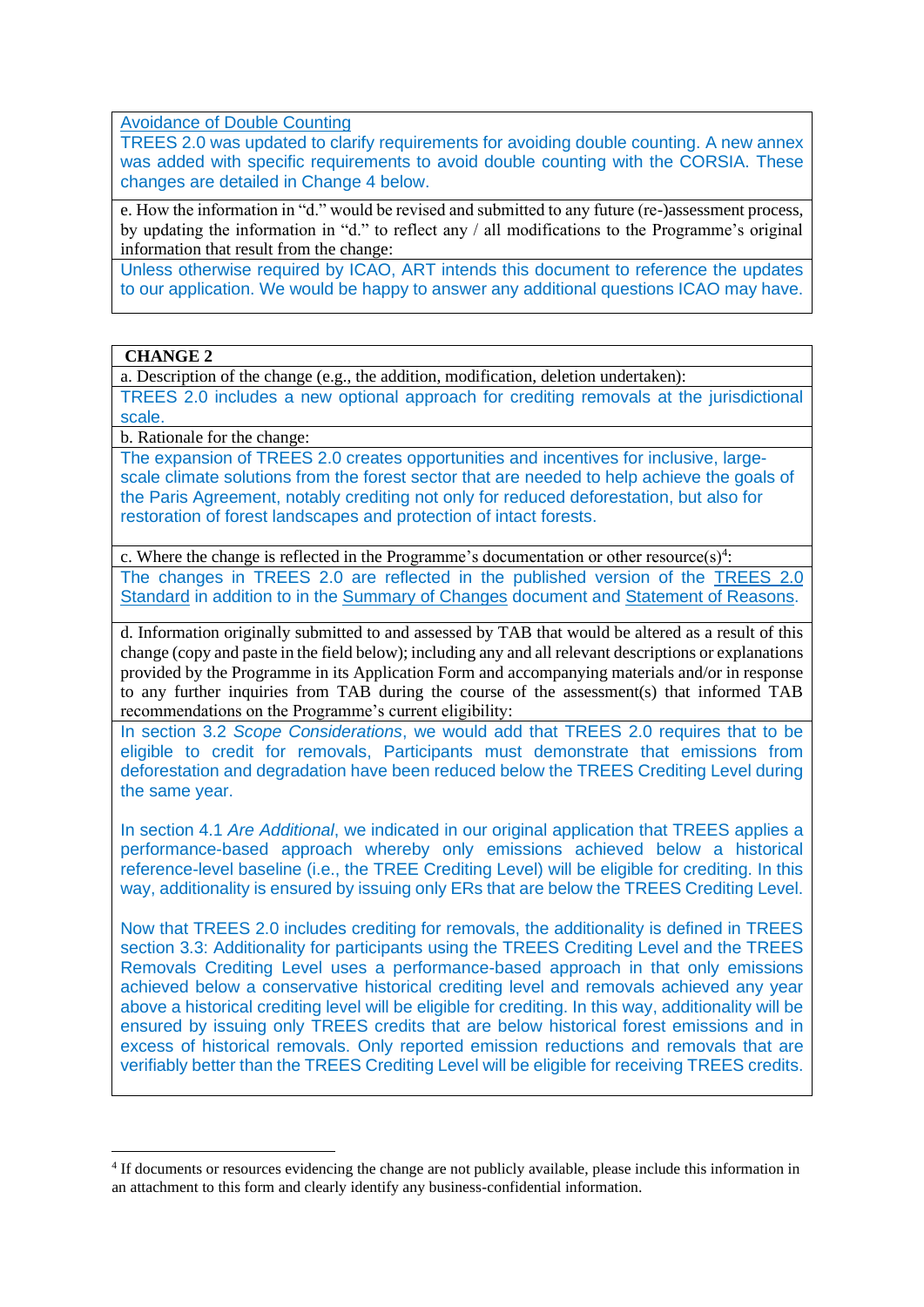In section 4.2 *Are Based on a Realistic and Credible Baseline,* we indicated that the TREES Crediting Level is based on a 5-year historical average of deforestation and degradation emissions.

Now that TREES 2.0 includes crediting for removals, we would add that the TREES removals crediting level is based on the average area in hectares of commercial planting and natural restoration during the five-year historical reference period. Participants track any new removals areas that are planted during each year of the crediting period. If the areas of natural forest restoration and commercial planting can be tracked separately (stratified), they are treated differently allowing all areas of Natural restoration as eligible for removals crediting versus only new areas that exceed the crediting level area for commercial planting. In both cases, the area is then multiplied by the appropriate removal factor, which should take into account forest type, age, mortality rates and any other parameters that influence biomass accumulation. In addition, like emission reductions, ART offers a lookback period for removals from natural restoration. Areas of natural forest restoration and planting that were planted up to 10 years prior to the TREES crediting period start date (up to four years prior to joining ART) and otherwise meet all TREES MRV and safeguards requirements are eligible for removals crediting, but only for the incremental growth of these areas that occurs during the crediting period.

e. How the information in "d." would be revised and submitted to any future (re-)assessment process, by updating the information in "d." to reflect any / all modifications to the Programme's original information that result from the change:

Unless otherwise required by ICAO, ACR intends this document to reference the updates to our application. We would be happy to answer any additional questions ICAO may have.

#### **CHANGE 3**

a. Description of the change (e.g., the addition, modification, deletion undertaken): TREES 2.0 includes a new optional approach for crediting High Forest, Low Deforestation (HFLD) jurisdictions.

b. Rationale for the change:

The expansion of TREES 2.0 creates opportunities and incentives for inclusive, large-scale climate solutions from the forest sector that are needed to help achieve the goals of the Paris Agreement, notably crediting not only for reduced deforestation, but also for restoration of forest landscapes and protection of intact forests.

Guarding the carbon sequestered in intact forests is critical because these large areas of forests contribute both climate mitigation and adaptation benefits by storing carbon, regulating local and regional climate, supplying critical moisture to agricultural lands, resisting wildfire. Published projections are that future deforestation will extend into intact, high carbon forests, resulting in greenhouse gas emissions of an estimated 170 billion tons of CO2 by 2050, equivalent to four times annual global CO2 emissions (2019). Moreover, providing incentives to jurisdictions with intact forests to maintain those forests lowers the risk of deforestation shifting to these countries (leakage) as nearby jurisdictions with high deforestation begin reducing their forest-related emissions.

c. Where the change is reflected in the Programme's documentation or other resource(s)<sup>5</sup>:

<sup>&</sup>lt;sup>5</sup> If documents or resources evidencing the change are not publicly available, please include this information in an attachment to this form and clearly identify any business-confidential information.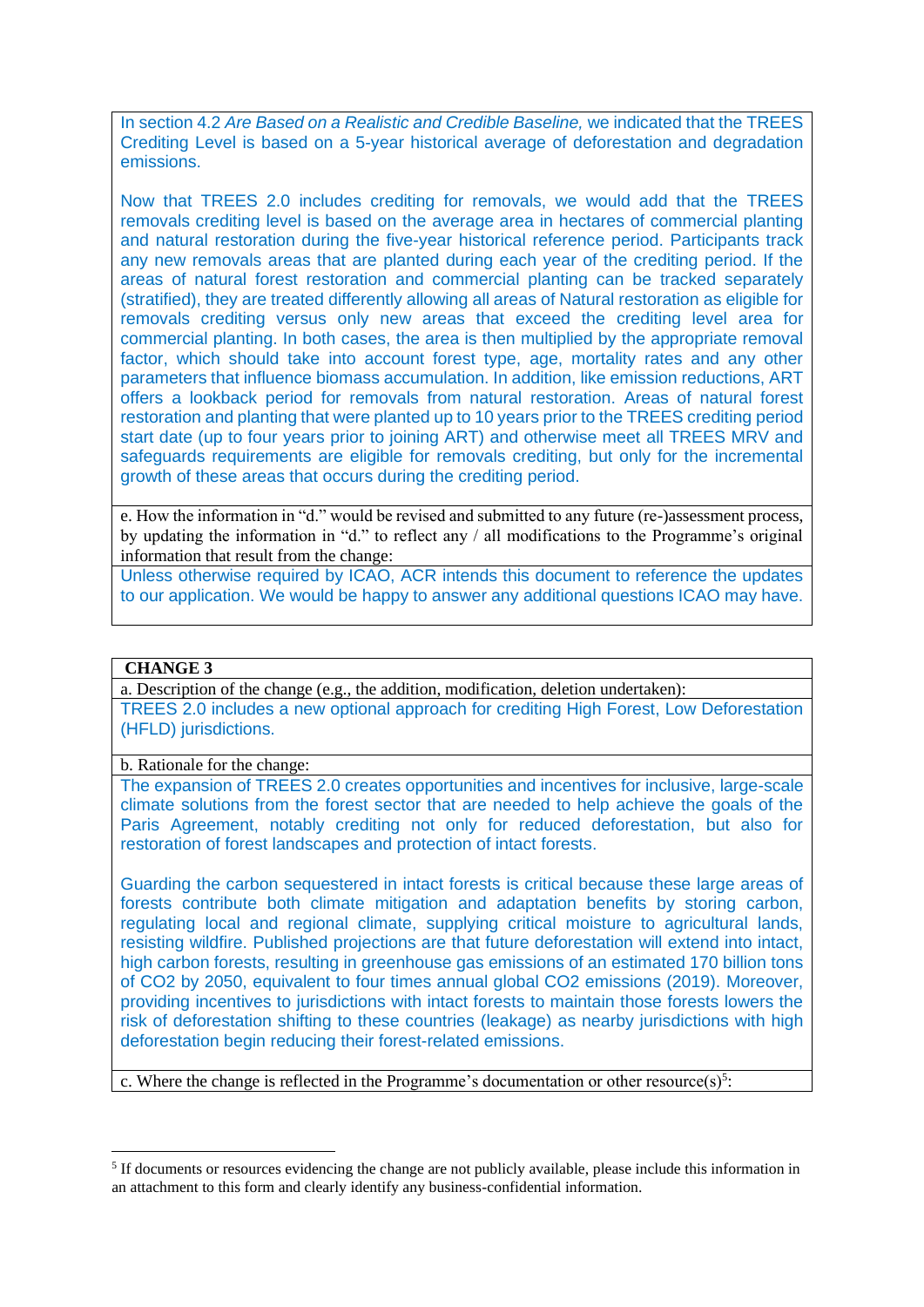The changes in TREES 2.0 are reflected in the published version of the [TREES 2.0](https://www.artredd.org/wp-content/uploads/2021/08/TREES-2.0-August-2021-Clean.pdf)  [Standard](https://www.artredd.org/wp-content/uploads/2021/08/TREES-2.0-August-2021-Clean.pdf) in addition to in the [Summary of Changes](https://www.artredd.org/wp-content/uploads/2021/08/Summary-of-Changes-TREES-2.0-August-2021.pdf) document and [Statement of Reasons.](https://www.artredd.org/wp-content/uploads/2021/08/TREES-2.0-Statement-of-Reasons-August-2021.pdf)

d. Information originally submitted to and assessed by TAB that would be altered as a result of this change (copy and paste in the field below); including any and all relevant descriptions or explanations provided by the Programme in its Application Form and accompanying materials and/or in response to any further inquiries from TAB during the course of the assessment(s) that informed TAB recommendations on the Programme's current eligibility:

In section 3.2 *Scope Considerations*, we would add that TREES 2.0 requires that to be eligible to use the optional HFLD crediting approach, Participants must first demonstrate that they have forest cover greater than 50% and an annual deforestation rate less than 0.5% during each year of the historical reference period to be eligible to calculate an HFLD Score. These ranges do not qualify the Participant as HFLD but simply enable them to calculate their HFLD Score which is the sum of the forest cover score and the deforestation rate score. Participants whose HFLD Score is 0.5 or higher for each year of the reference period meet the HFLD Score threshold and are considered HFLD Participants under ART.

In section 4.1 *Are Additional*, we indicated in our original application that TREES applies a performance-based approach whereby only emissions achieved below a historical reference-level baseline (i.e., the TREE Crediting Level) will be eligible for crediting. In this way, additionality is ensured by issuing only ERs that are below the TREES Crediting Level.

In TREES 2.0, additionality for HFLD jurisdictions is not performance-based, rather deemed automatically additional for any Participant that meets the HFLD Score threshold (greater than .5). This "positive list" additionality approach for HFLD is different than the performance-standard approach for non-HFLD emission reductions and removals credits. Therefore, the response to whether ART designates certain activities as automatically additional, the answer is YES for HFLD credits. A summary of the additionality determination for HFLD credits as well as the criteria used to determine additionality and the availability to the public is included herein. This information is all publicly available, including with extensive citations from scientific literature, in the [Statement of Reasons](https://www.artredd.org/wp-content/uploads/2021/08/TREES-2.0-Statement-of-Reasons-August-2021.pdf) published on the ART website.

In summary, it is widely recognized that forests are critical to meeting Paris Agreement goals of limiting the planet's warming to 1.5 degrees. REDD+ recognizes the critical role of protecting, maintaining and restoring forests as a critical solution to combat climate change. An effective and equitable global system for reducing tropical deforestation should incentivize all relevant jurisdictions and actors, including both historical emitters and historical protectors of carbon stocks, if the world is to eliminate forest loss in areas where it is already occurring and continue to actively protect areas of high forest cover. Therefore, the goal of REDD+ should be to incentivize all jurisdictions to achieve and maintain High Forest, Low Deforestation (HFLD) status.

The intact forests found in HFLD jurisdictions provide both climate mitigation and adaptation benefits by storing carbon, regulating local and regional climate, supplying critical moisture to agricultural lands, resisting wildfire, and serving as an ecological source area to effectively restore and recover degraded lands and continue to provide ecological services humans depend on. Forests influence local and global temperatures and the flow of heat throughout the planet. The process of evapotranspiration cools air temperatures and the volatile organic compounds that are emitted by trees increase cloud cover which reflect heat and have a cooling effect. Recent studies have further confirmed that forests play a more important role in cooling the surface in almost all regions of the Earth than was previously thought.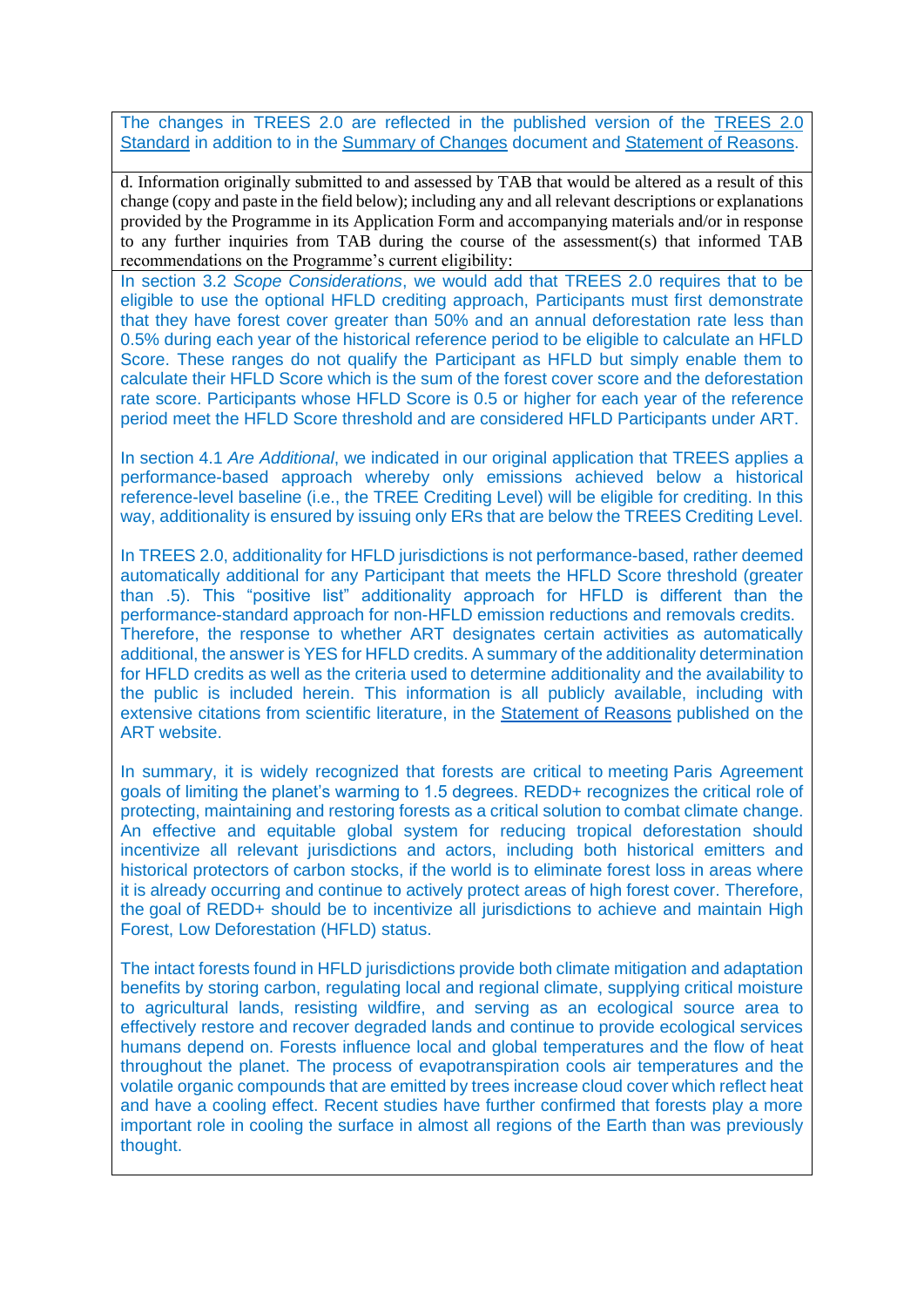Deforestation is projected to increase all over the tropics, totaling **nearly 290 million hectares from 2016-2050**, raising an urgent need to incentivize conservation of remaining forest stocks. In HFLD jurisdictions, passive protection of forests has in many cases until recently been the result of the distance from human settlements and roads. Unfortunately, this situation is changing rapidly as encroachment becomes more widespread and infrastructure and extractive activities are extended into previously remote areas. It is estimated that for each hectare of intact forest cleared, seven hectares of forest edges are created. Already 70% of the world's forests lie within one kilometer of a forest edge, which store on average 25% less carbon than areas far from forest edges, and this proportion is rising. **Almost 97 million hectares of intact forest, equal to one-fifth of the global area of intact forest, currently lies within mining, oil and gas concessions. Expected future deforestation will penetrate interior, higher-carbon forests, resulting in enormous emissions of greenhouse gases estimated at 170 billion tons of CO<sup>2</sup> just from intact forest by 2050**.

Under TREES, only jurisdictions that meet the rigorous HFLD threshold values for high forest carbon stocks and low deforestation rates are eligible to utilize the optional HFLD crediting approach. Furthermore, TREES requires action from HFLD jurisdictions. Under TREES, all HFLD jurisdictions must have a jurisdictional REDD+ implementation strategy that establishes the actions they are taking to mitigate the drivers of deforestation and degradation that have contributed to low deforestation rates in their jurisdictions.

In section 4.2 *Are Based on a Realistic and Credible Baseline*, we indicated that the TREES Crediting Level is based on a 5-year historical average of deforestation and degradation emissions. Now that TREES 2.0 includes crediting for HFLD, we would add that for Participants that are eligible to use the HFLD crediting approach, the HFLD Crediting Level is based (like the TREES Crediting Level) on a 5-year historical average of deforestation and degradation emissions. For HFLDs, this five-year average is added to a figure that is composed of two factors that recognize the unique characteristics of HFLDs: the HFLD score and a carbon stock % (0.05% of carbon stock of trees in standing forests).

e. How the information in "d." would be revised and submitted to any future (re-)assessment process, by updating the information in "d." to reflect any / all modifications to the Programme's original information that result from the change:

Unless otherwise required by ICAO, ACR intends this document to reference the updates to our application. We would be happy to answer any additional questions ICAO may have**.**

#### **CHANGE 4**

a. Description of the change (e.g., the addition, modification, deletion undertaken):

TREES 2.0 clarifies provisions to avoid double counting. This includes clarifying situations in which credits issued for use in domestic compliance markets may not be considered double issued with TREES credits, includes clarifying provisions to avoid double claiming with compliance markets, and requirements to avoid double counting under the Carbon Offsetting and Reduction Scheme for International Aviation (CORSIA), as new Appendix B.

#### b. Rationale for the change:

The clarifications to situations in which credits issued for use in domestic compliance markets may not be considered double issued with TREES credits recognizes that credits issued only for use in domestic compliance markets are not considered double counted with credits that will be used for international purposes because they effectively nest into the domestic jurisdictional accounting and are not used towards Paris Agreement or ICAO targets or for voluntary claims.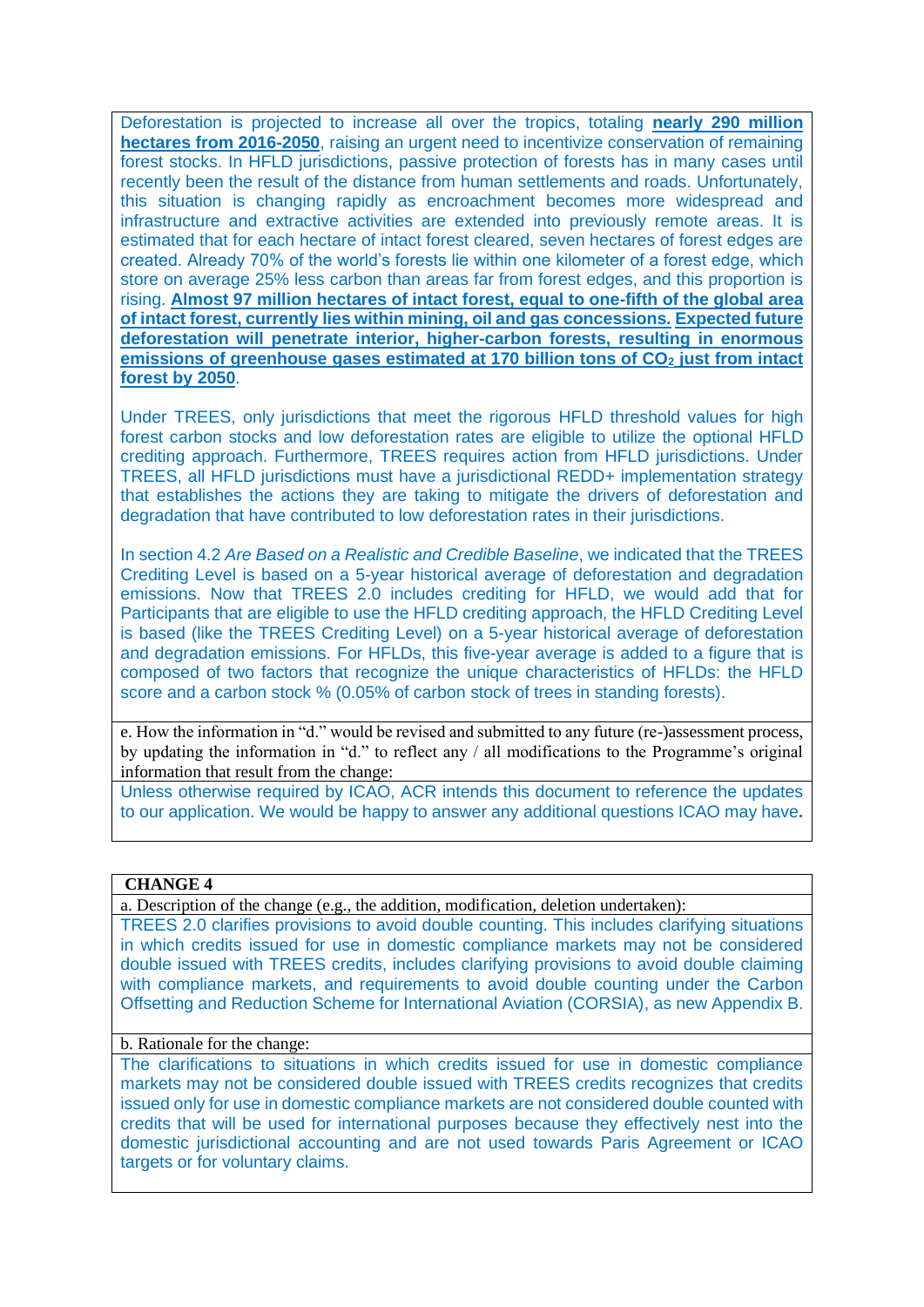The clarifications to provisions to avoid double claiming were made recognizing that international requirements for Corresponding Adjustments to avoid double counting under the Paris Agreement Article 6 are still being negotiated, that the infrastructure for countries to account for Corresponding Adjustments is not yet in place, that there will be a transition period for the Paris Agreement rules and infrastructure to be in place, and that and that Corresponding Adjustments may not be required for all potential agreements that ART Participants may enter into.

However, the double claiming clarifications in section 13.3 and in the new *Annex B: ART's Requirements for Avoiding Double Counting with ICAO's CORSIA recognize that that* requirements for Corresponding Adjustments are clear for government-to-government transfers under Article 6.2 and for transfers for use in the ICAO CORSIA. The ART Registry already has infrastructure in place to facilitate the avoidance of double claiming for all transactions where accounting for international transfers may be required or preferred. This includes functionality to publish Host Country Letters of Authorization for transfer of TREES Credits, to label TREES Credits associated with a Letter of Authorization, as well as to label TREES Credits for which a corresponding adjustment has been applied. The detailed requirements n Annex B were added to TREES to ensure conformance with Paris Agreement and ICAO CORSIA requirements for avoiding double counting of post 2020 units and to specify a compensation mechanism(s) for the CORSIA.

c. Where the change is reflected in the Programme's documentation or other resource(s)<sup>6</sup>: The changes in TREES 2.0 are reflected in the published version of the [TREES 2.0](https://www.artredd.org/wp-content/uploads/2021/08/TREES-2.0-August-2021-Clean.pdf)  [Standard](https://www.artredd.org/wp-content/uploads/2021/08/TREES-2.0-August-2021-Clean.pdf) in addition to in the [Summary of Changes](https://www.artredd.org/wp-content/uploads/2021/08/Summary-of-Changes-TREES-2.0-August-2021.pdf) document and [Statement of Reasons.](https://www.artredd.org/wp-content/uploads/2021/08/TREES-2.0-Statement-of-Reasons-August-2021.pdf)

d. Information originally submitted to and assessed by TAB that would be altered as a result of this change (copy and paste in the field below); including any and all relevant descriptions or explanations provided by the Programme in its Application Form and accompanying materials and/or in response to any further inquiries from TAB during the course of the assessment(s) that informed TAB recommendations on the Programme's current eligibility:

The response to 3.11 *Avoidance of Double Counting, Issuance and Claiming* in our original application can be replaced in its entirety by the new language in TREES 2.0 Section 13. With the exception of the clarification on double issuance as detailed below, the new text does not substantively alter, but rather streamlines and clarifies the requirements to avoid double counting including double use and double claiming.

In our May 2020 written response to ICAO TAB question 3.4 we stated that "*ART does not allow double issuance or double counting of any kind. Therefore, if a Participant is participating in a different national or jurisdictional REDD+ crediting program, or if REDD projects exist within the Participant's accounting area, it must be demonstrated that there are no emission reductions issued under other GHG programs during the same periods for which ART issues credits. If credits have been issued in the same geographic area during the same period, ART requires that a corresponding volume of all credits issued by other programs to be deducted from the ART issuance total*."

The new section on double issuance in TREES 2.0, including the exception for credits verified and/or issued for use towards an obligation in a domestic compliance scheme and for which no entity is allowed to make claims about the use of the credits towards corporate climate targets, is as follows:

<sup>&</sup>lt;sup>6</sup> If documents or resources evidencing the change are not publicly available, please include this information in an attachment to this form and clearly identify any business-confidential information.